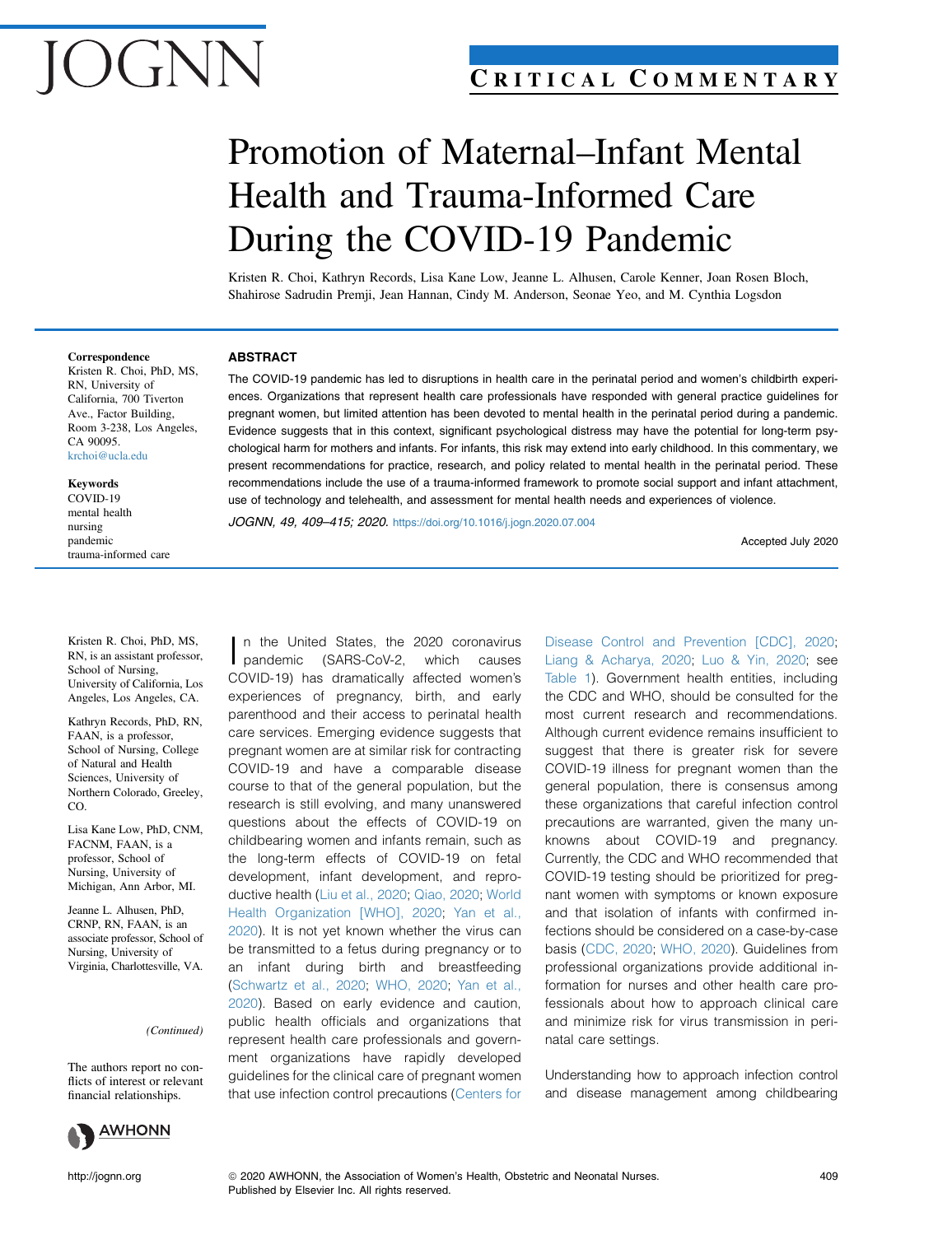#### Limited guidance is available related to maternal and infant mental health during a pandemic.

Carole Kenner, PhD, RN, FAAN, FNAP, ANEF, is dean and professor, School of Nursing, Health, & Exercise Science, The College of New Jersey, Ewing, NJ and chief executive officer, Council of International Neonatal Nurses, Inc.

Joan Rosen Bloch, PhD, CRNP, FAAN, is an associate professor, College of Nursing and Health Professions and School of Public Health, Drexel University, Philadelphia, PA.

Shahirose Sadrudin Premji, RN, BSc, BScN, MScN, PhD, FAAN, is a director and professor, School of Nursing, York University, Toronto, Ontario, Canada.

Jean Hannan, PhD, ARNP, FAAN, is an associate professor, Nicole Wertheim College of Nursing and Health Sciences, Florida International University, Miami, FL.

Cindy M. Anderson, PhD, RN, WHNP-BC, ANEF, FAHA, FNAP, FAAN, is a professor and senior associate dean, Martha S. Pitzer Center for Women, Children and Youth, College of Nursing, The Ohio State University, Columbus, OH.

Seonae Yeo, PhD, RNC, FAAN, is a professor, School of Nursing, University of North Carolina at Chapel Hill, Chapel Hill, NC.

M. Cynthia Logsdon, PhD, WHNP-BC, FAAN, is a professor, School of Nursing, University of Louisville, Louisville, Kentucky.

women and infants is an immediate priority for perinatal nurses. However, an equally important aspect of the COVID-19 pandemic is its effect on the mental and emotional health of childbearing women and infants [\(Topalidou et al., 2020;](#page-6-6) [Xiang](#page-6-7) [et al., 2020](#page-6-7); [Zeng et al., 2020\)](#page-6-8). Clinicians and experts are raising concerns about the pandemic's potential to cause far-reaching harm to the mental health of women and infants. During the pandemic, women are at increased risk for depression, anxiety, posttraumatic stress disorder, and suicidality precipitated by new pandemic-related stressors [\(Thapa et al., 2020](#page-6-9)). These negative mental health effects may occur as a result of distress from infection or hospitalization of family members; traumatic loss and bereavement from COVID-19 deaths; increased caregiving demands for children and family members who are spending more time at home; isolation from community due to social distancing, job loss, and financial hardship related to closure of nonessential businesses; increased interpersonal stressors or relationship violence secondary to pandemic stressors; and uncertainty about the future [\(Shah et al., 2020\)](#page-6-10). The short- and long-term psychological effects of the pandemic have the potential to disproportionately harm women from marginalized and underresourced communities. These may include underrepresented minority communities in which there is strong evidence of disparities in rates of infection and mortality, communities with undocumented immigrant residents, communities with limited access to technology and health care resources, and communities that experience housing instability or homelessness [\(Gross et al., 2020](#page-5-2)).

Researchers have found strong negative psychological effects of pandemics on childbearing women. Previous pandemics were associated with negative emotional states, anxiety about infection risk, disrupted routines, disruption of health care, financial and occupational concerns, and increased caregiving demands [\(Brooks](#page-5-3) [et al., 2020](#page-5-3); [Rogers et al., 2020\)](#page-6-11). Similar evidence is emerging from the COVID-19 pandemic related to greater rates of depression, anxiety, and stress among the general population (54% of 1,210 respondents to a survey in China; [Wang](#page-6-12) [et al., 2020\)](#page-6-12) and, specifically, among mothers of infants and young children [\(Cameron et al.,](#page-5-4) [2020](#page-5-4)). Among pregnant women with no preexisting mental disorders in Italy ( $N = 100$ ), more than 50% indicated that the pandemic had a severe psychological effect on their well-being and reported greater levels of anxiety ([Saccone](#page-6-13) [et al., 2020\)](#page-6-13). Anxiety was more severe for women in the first trimester of pregnancy [\(Saccone et al., 2020\)](#page-6-13). Psychological distress among pregnant women appears to be driven by uncertainty and concern for older relatives, unborn children, other children, and their own health [\(Corbett et al., 2020](#page-5-5)). Given early evidence for psychological harm to pregnant women and the potential for lasting effects among new parents and infants, there is a need for nurses to address maternal mental health across all aspects of the perinatal care continuum.

Our recommendations for clinical practice are shown in [Table 2](#page-4-0). These recommendations cover the entire perinatal care continuum and provide nurses and other members of the maternity care team with direction for fostering social support, performing relevant mental health and safety assessments, and offering patient-centered education (resources for women can be found in [Table 1\)](#page-2-0) specific to uncertainty and unexpected care experiences that result from the pandemic. Because separation of mothers from infants can lead to negative growth and development and impaired bonding ([Bartick, 2020;](#page-5-6) [Bystrova et al.,](#page-5-7) [2009](#page-5-7); [Stuebe, 2020\)](#page-6-14), we recommend mothers and infants be kept together whenever safely possible.

We recommend a trauma-informed approach to perinatal care for women and infants during the pandemic in consideration of the elevated potential for fear, anxiety, stress, grief, and other signs of psychological distress. A traumainformed care approach involves recognizing and responding to these and other symptoms of trauma and actively seeking to avoid triggers and retraumatization while providing care ([Substance](#page-6-15) [Abuse and Mental Health Services](#page-6-15) [Administration, 2014\)](#page-6-15). Nurses can provide trauma-informed care during a pandemic by promoting women's control and choice whenever possible, acknowledging the effects of COVID-19 on their births and early parenting experiences, and using a collaborative approach to ensure that their mental, physical, emotional, and social needs are met. This approach should be sustained beyond the pandemic because growing evidence suggests the value of and critical need for trauma-informed care for individuals who have experienced prior birth trauma, have histories of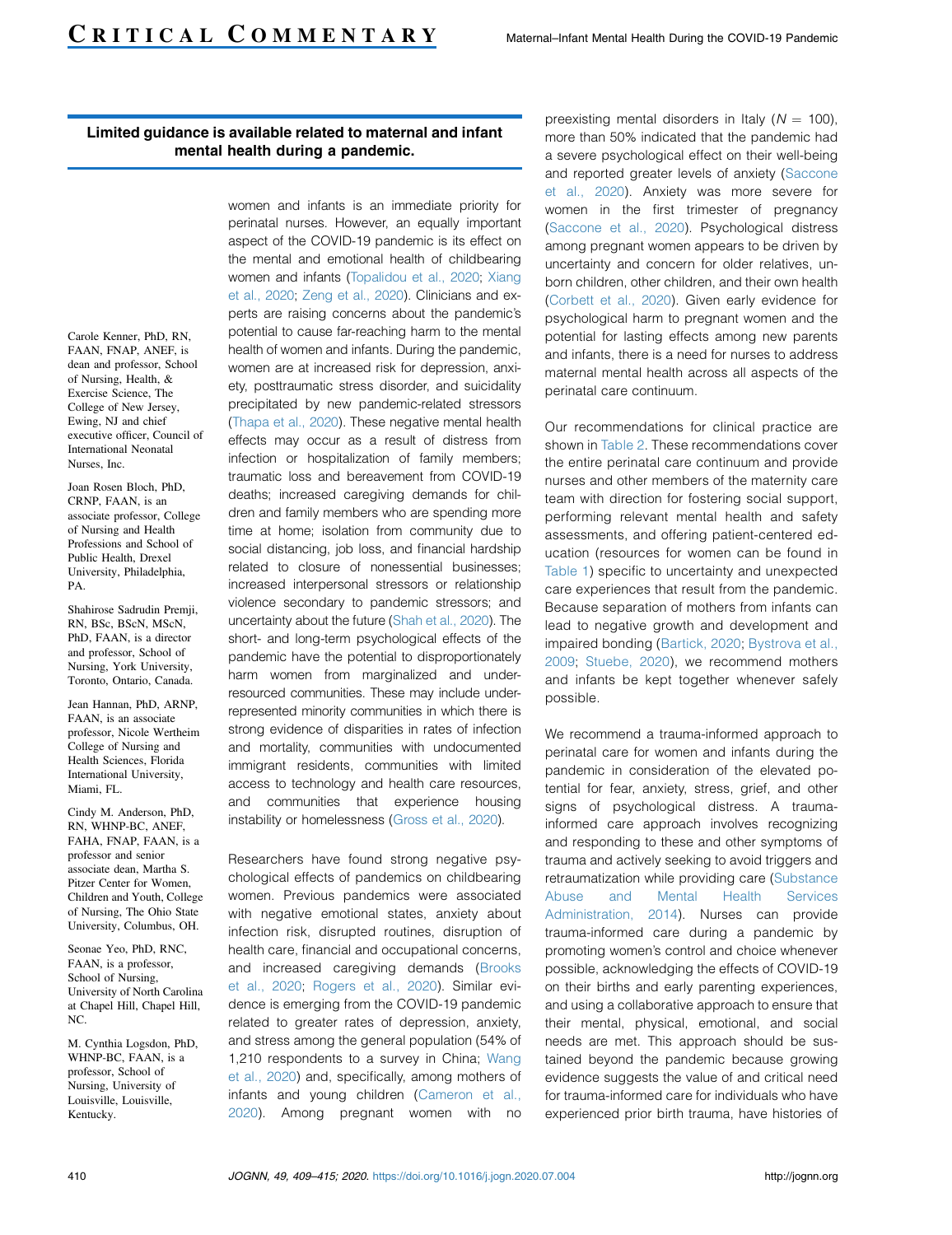| Organization                                                    | Website                                                                                                               | Summary of Recommendations                                                                                                                                                                                                                                                     |
|-----------------------------------------------------------------|-----------------------------------------------------------------------------------------------------------------------|--------------------------------------------------------------------------------------------------------------------------------------------------------------------------------------------------------------------------------------------------------------------------------|
| American Academy of Pediatrics                                  | https://services.aap.org/en/<br>pages/2019-novel-coronavirus-<br>covid-19-infections/<br>#ClinicalGuidance            | • Family presence policies for pediatric<br>inpatient settings<br>• Pediatric telehealth guidance<br>Newborn care of infants whose mothers<br>have COVID-19<br>• Newborn screening<br>Breastfeeding of infants who mothers<br>have COVID-19                                    |
| American College of Nurse-Midwives                              | https://www.midwife.org/<br>responding-to-covid-19                                                                    | • Perinatal care of mothers and infants<br>with COVID-19<br>Telehealth for pregnancy services<br>Guidance for pregnant health care<br>providers<br>Conserving personal protective equip-<br>ment in perinatal settings                                                         |
| American College of Obstetricians and<br>Gynecologists          | https://www.acog.org/clinical/<br>clinical-guidance/practice-<br>advisory/articles/2020/03/novel-<br>coronavirus-2019 | Algorithm for the care of pregnant<br>women with COVID-19 (available in<br>Spanish and English)                                                                                                                                                                                |
| American Pregnancy Association                                  | https://americanpregnancy.org/<br>pregnancy-concerns/<br>coronavirus-pregnancy-what-<br>moms-need-to-know/            | • COVID-19 and pregnancy Q&A for<br>patients                                                                                                                                                                                                                                   |
| Association of Maternal and Child<br>Health Programs            | http://www.amchp.org/covid-19/<br>Pages/default.aspx                                                                  | • Bereavement and<br>grieving<br>during<br>COVID-19<br>$\bullet$ COVID-19<br>information<br>tribal<br>for<br>communities<br>$\bullet$ COVID-19<br>information<br>for<br>rural<br>communities                                                                                   |
| Association of Women's Health,<br>Obstetric and Neonatal Nurses | https://awhonn.org/novel-<br>coronavirus-covid-19/covid19-<br>practice-guidance/                                      | • Shared<br>decision<br>making<br>during<br>COVID-19<br>• Postpartum education<br>Personal protective equipment during<br>the second stage of labor<br>Pandemic self-care<br>Intimate partner violence and COVID-<br>19<br>Nursing and doula support during labor<br>$\bullet$ |
| Canadian Paediatric Society                                     | https://www.cps.ca/en/tools-outils/<br>covid-19-information-and-<br>resources-for-paediatricians                      | • Emerging research on child health and<br>COVID-19<br>• NICU care for infants of mothers with<br>COVID-19<br>• Positive parenting<br>Mental health resources for children                                                                                                     |
| Centers for Disease Control and<br>Prevention                   | https://www.cdc.gov/<br>coronavirus/2019-ncov/hcp/<br>inpatient-obstetric-healthcare-<br>guidance.html                | Guidance for the clinical care of preg-<br>nant women (prehospital, hospital,<br>newborn care, breastfeeding,<br>discharge)                                                                                                                                                    |

#### <span id="page-2-0"></span>Table 1: Recommendations for Pregnancy and Childbearing Care During the COVID-19 Pandemic From Clinical and Public Health Organizations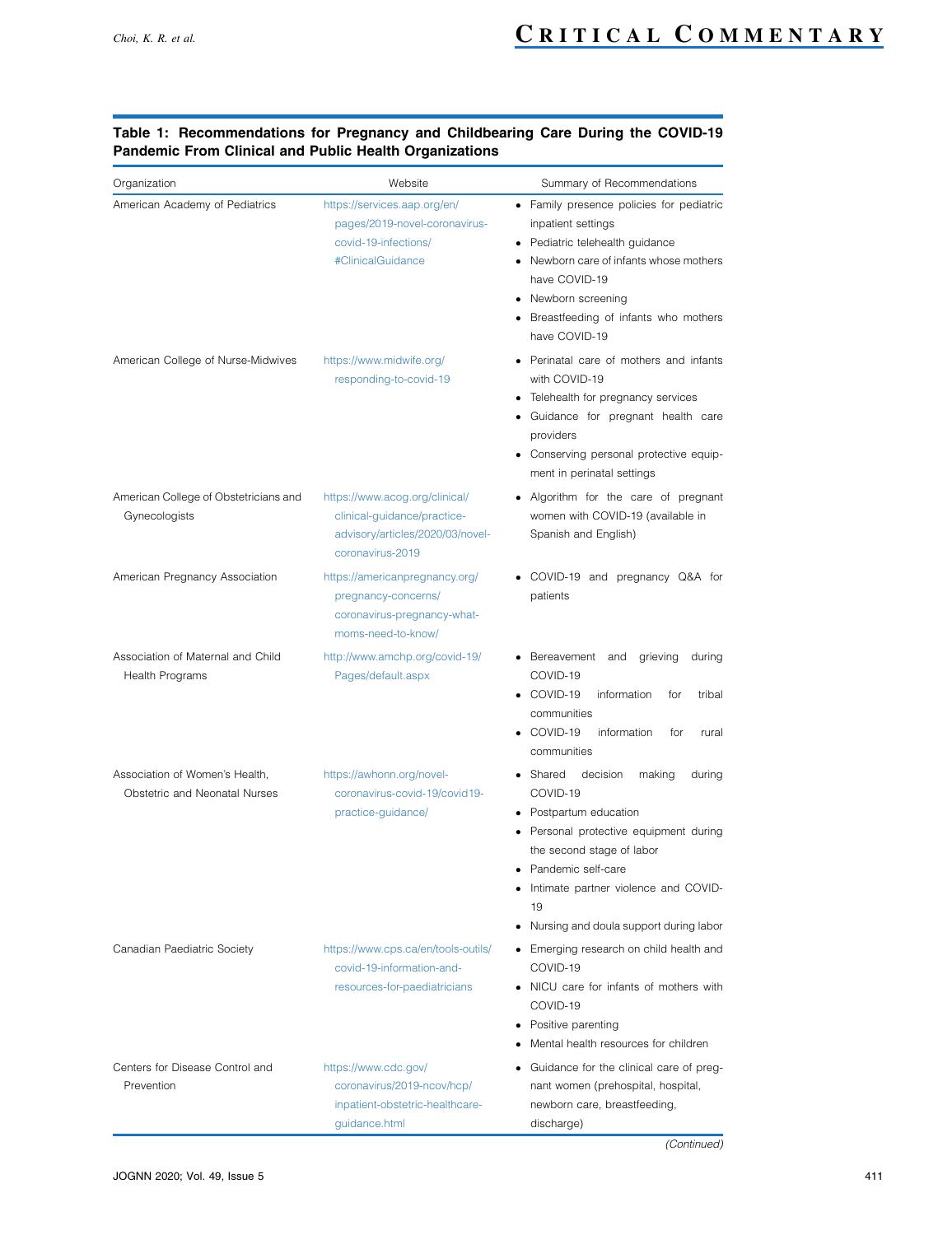| Organization                                                                              | Website                                                                                                                                                          | Summary of Recommendations                                                                                                                                                                   |
|-------------------------------------------------------------------------------------------|------------------------------------------------------------------------------------------------------------------------------------------------------------------|----------------------------------------------------------------------------------------------------------------------------------------------------------------------------------------------|
| Maternal & Child Health Bureau,<br><b>Health Resources and Services</b><br>Administration | https://mchb.hrsa.gov/<br>coronavirus-frequently-asked-<br>questions                                                                                             | • Home visiting during COVID-19                                                                                                                                                              |
| Maternal Mental Health Leadership<br>Alliance                                             | https://www.mmhla.org/covid-19/                                                                                                                                  | • Current research on pregnancy and<br>COVID-19<br>• Coping with mental illness during<br>COVID-19<br>• Postpartum mental health resources                                                   |
| National Association of Pediatric<br><b>Nurse Practitioners</b>                           | https://www.napnap.org/<br>coronavirus-safety                                                                                                                    | • COVID-19 in children<br>• Communicating<br>with<br>seriously<br>ill<br>patients<br>• Promoting immunizations and child<br>wellness during COVID-19                                         |
| National Association of Neonatal<br><b>Nurses</b>                                         | http://nann.org/uploads/About/<br>PositionPDFS/Position%<br>20Statement%20COVID-19_<br>NPA%20and%20NANN.pdf                                                      | • Separating mothers and infants and<br>shared decision making                                                                                                                               |
| National Suicide Prevention Lifeline                                                      | https://suicidepreventionlifeline.<br>org/current-events/supporting-<br>your-emotional-well-being-<br>during-the-covid-19-outbreak/                              | • Emotional well-being during COVID-19                                                                                                                                                       |
| Public Health Agency of Canada                                                            | https://www.canada.ca/content/<br>dam/phac-aspc/documents/<br>services/diseases-maladies/<br>pregnancy-advise-mothers/<br>pregnancy-advise-mothers-2-<br>eng.pdf | • Guidance for mothers on pregnancy,<br>childbirth, infant care, visitors, and<br>mental health during COVID-19                                                                              |
| Society for Maternal-Fetal Medicine                                                       | https://www.smfm.org/<br>covidclinical                                                                                                                           | • Labor and birth during COVID-19<br>Guidance for low-resource settings<br>Ultrasonography practice                                                                                          |
| The Society of Obstetricians and<br>Gynaecologists of Canada                              | https://sogc.org/en/content/<br>COVID-19/COVID-19.aspx?<br>hkey=dd7d7494-49fa-4966-ab4<br>d-4dca362a9655<br>&WebsiteKey=4d1aa07b-5<br>fc4-4673-9721-b91ff3c0be30 | Support persons during labor<br>$\bullet$<br>• Pregnant women admitted to intensive<br>care units with COVID-19<br>• Infection control in obstetric settinas<br>• COVID-19 and abortion care |
| World Health Organization                                                                 | https://www.who.int/emergencies/<br>diseases/novel-coronavirus-201<br>9/question-and-answers-hub/q-<br>a-detail/q-a-on-covid-19-<br>pregnancy-and-childbirth     | • COVID-19 pregnancy and childbirth<br>Q&A for patients                                                                                                                                      |

#### Table 1: Continued

Note. Research on COVID-19 and pregnancy is ongoing, and recommendations from the organizations and entities in [Table 1](#page-2-0) may change.  $Q&A =$  question and answer.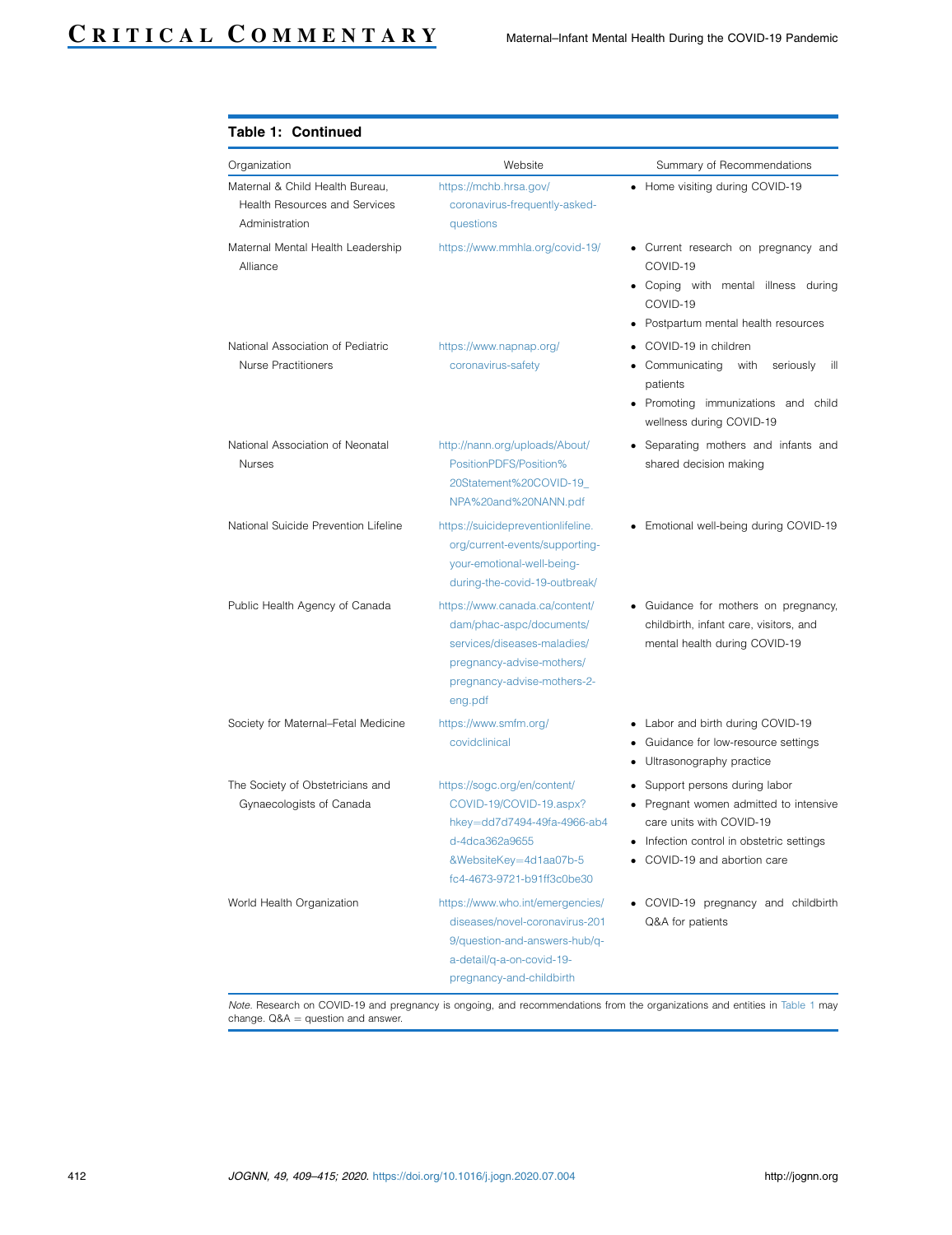adverse childhood events, or have had negative life experiences that contribute to traumatic stress ([Seng et al., 2009\)](#page-6-16).

Nurses are uniquely positioned to provide these maternal and infant health interventions as members of the perinatal care team. They often have sustained contact and relationships with women and their infants during the continuum of

#### Early evidence suggests that the COVID-19 pandemic has had an adverse effect on the mental health of pregnant women and mothers, including depression, anxiety, and stress.

maternity care. By using a trauma-informed perspective and addressing mental health

#### <span id="page-4-0"></span>Table 2: Recommendations for the Promotion of Maternal and Infant Mental Health During the COVID-19 Pandemic

| Period                             | Recommendations                                                                                                                                                                                                                                                                                                                                                                                                                                                                                                                                                                                                                                                                                                                                                                                                                                                                                                                                                                                                                                                                                                                                                                                                                                                                                                                                                                                                                                                                                                                                                                                                                                                                                                                                                         |
|------------------------------------|-------------------------------------------------------------------------------------------------------------------------------------------------------------------------------------------------------------------------------------------------------------------------------------------------------------------------------------------------------------------------------------------------------------------------------------------------------------------------------------------------------------------------------------------------------------------------------------------------------------------------------------------------------------------------------------------------------------------------------------------------------------------------------------------------------------------------------------------------------------------------------------------------------------------------------------------------------------------------------------------------------------------------------------------------------------------------------------------------------------------------------------------------------------------------------------------------------------------------------------------------------------------------------------------------------------------------------------------------------------------------------------------------------------------------------------------------------------------------------------------------------------------------------------------------------------------------------------------------------------------------------------------------------------------------------------------------------------------------------------------------------------------------|
| Prenatal                           | • Advocate for pregnant women to have an emotional support person present with them (doula, partner, family member) when receiving<br>perinatal care and ensure that supports are available for all women.<br>• Provide woman-centered care during telehealth visits, ensuring that the woman's priorities are addressed and that she has adequate<br>support in navigating altered prenatal care services.<br>• Provide education for families on the latest evidence on how COVID-19 affects pregnant women and infants, as well as infection control<br>and safety measures they can expect throughout their care experiences (information should match the literacy level and preferred<br>language of the woman).<br>Assess for preexisting mental health or substance use disorders and connect women with mental health services early in pregnancy.<br>Screen for domestic and intimate partner violence and provide women with referrals to mental health and social services, as well as intimate<br>partner violence advocacy organizations, which can provide safety planning, cognitive behavioral therapy, and other ongoing support.<br>• Understand that marginalized communities affected by systemic racism, housing instability, socioeconomic resource deprivation, poor access<br>to health care, poor technology infrastructure, and lack of economic opportunity may be disproportionately affected by COVID-19 and unable<br>to consistently practice social distancing and may be at increased risk for poor mental health outcomes and inadequate social support.<br>Acknowledge that labor and birth in a pandemic is not what the mother expected or planned for and that feelings of anxiety, sadness,<br>grief, fear, or loss are normal. |
| Intrapartum                        | • Use principles of shared decision-making that center on families' values to optimize informed choices that safely align with the desired<br>outcomes for care.<br>Promote control and choice to the greatest extent safely possible to minimize power dynamics and the potential for retraumatization by<br>providers and systems.<br>Explore how the woman's birth experience can be made memorable in light of social distancing and infection control measures.<br>Assess for COVID-19-specific anxiety, stress, and other psychological symptoms (Lee, 2020).<br>Encourage the use of mindfulness as a strategy to reduce stress and to support control over aspects of pregnancy that can be<br>addressed, such as positive health behaviors and using positive cognitive framing.                                                                                                                                                                                                                                                                                                                                                                                                                                                                                                                                                                                                                                                                                                                                                                                                                                                                                                                                                                               |
| Postnatal                          | Facilitate technology-based mechanisms for family and support person interactions, such as telephone and video calls.<br>Avoid separating mothers and infants unless required by clinical condition.<br>Promote skin-to-skin contact (e.g., skin-to-skin care) and breastfeeding to the extent safely possible.<br>Observe infants who are separated from mothers for excessive stress and ensure that human touch is provided to these infants.<br>Reevaluate psychological symptoms (stress, depression, anxiety), support systems, and safety upon discharge to assess for community<br>care needs.<br>For women with mental health disorders, determine if behavioral health care has been interrupted; consider a behavioral health consult<br>before the woman is discharged for follow-up care and medication refills as needed.                                                                                                                                                                                                                                                                                                                                                                                                                                                                                                                                                                                                                                                                                                                                                                                                                                                                                                                                 |
| Infancy and<br>Early<br>Parenthood | Use virtual methods of follow-up to screen for postpartum depression, anxiety, and posttraumatic stress symptoms in the first days and<br>weeks after birth.<br>• Become familiar with community-specific programs and resources that support mothers' mental and emotional health during<br>childbearing and parenting transitions.<br>Connect women to virtual and community mental health resources that can be accessed while social distancing<br>Create collaborative networks with the community-based organizations to enhance coordination and optimization of care.<br>• Advocate for mental health resources and support for pregnant and postpartum women who are health care or other frontline workers.                                                                                                                                                                                                                                                                                                                                                                                                                                                                                                                                                                                                                                                                                                                                                                                                                                                                                                                                                                                                                                                   |

Note. Recommendations are based on the expert opinions of the authors.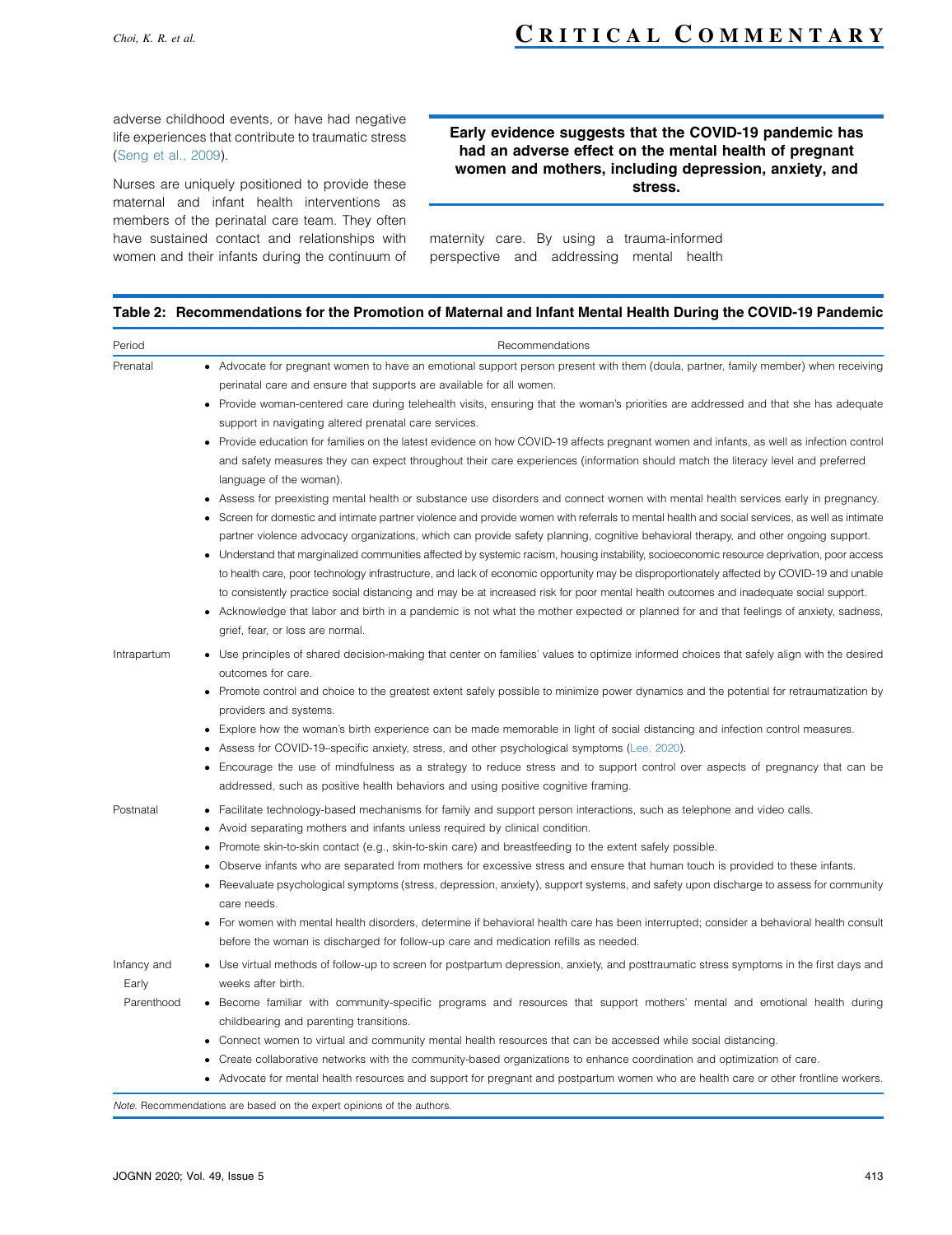#### To promote mental health in the perinatal period, nurses should foster social support and infant attachment, use technology, assess for safety needs, and provide traumainformed care.

needs, nurses can promote positive mother and infant outcomes in the midst of pandemic stressors. As nurses respond to maternal and infant mental health needs in clinical practice, it is important that nurse-scientists and leaders also address these issues through research and policy initiatives. A COVID-19 maternal mental health research agenda should include the following [\(Holmes et al., 2020](#page-5-9)):

- use of population-based data sets to better understand the effects of COVID-19 on perinatal, neonatal, and early childhood mental health outcomes, including the effects of separation and social distancing secondary to mother-to-infant virus transmission on early child development and maternal–infant attachment;
- documentation and development of interventions to address disparities in mental health outcomes, with attention to the intersection of COVID-19 and social determinants of health, including systemic racism;
- evaluation of the international response to COVID-19 for pregnant women, infants, and perinatal nurses across countries and the effect of local systems of care on perinatal outcomes;
- investigation of the short- and long-term reproductive and mental health outcomes of nurses and other frontline workers who are at increased risk for exposure to COVID-19;
- exploration of opportunities to use risk assessment models that provide the optimal level of care for family needs, including home birth and birth center models of care;
- evaluation of telehealth care models as an intervention to improve access to perinatal care (e.g., reduce transportation or childcare barriers); and
- development and testing of virtual social support interventions to promote maternal mental health and positive early parenting, including the use of virtual platforms for their delivery.

Nurses should advocate for the development of strong nursing and public health care workforces

in the United States, federal funding for maternal and infant mental health research and nursing workforce development, protection against the occupational hazards of providing health care in a pandemic, and payment models that support virtual care and innovative mental health and parenting interventions. Nurse clinicians, scientists, and system leaders are ideally positioned to address evolving maternal and infant mental health needs in the COVID-19 pandemic. Our collective action is vital to a comprehensive pandemic response. By acting to ensure that the mental health needs of women and infants are met, nurses will help ensure population resilience in the COVID-19 pandemic and beyond.

Check for updates

#### **REFERENCES**

- <span id="page-5-6"></span>Bartick, M. (2020). COVID-19: Separating infected mothers from newborns: Weighing the risks and benefits. Trends in Medicine, Harvard University. [https://trends.hms.harvard.edu/2020/03/31/](https://trends.hms.harvard.edu/2020/03/31/covid-19-separating-infected-mothers-from-newborns-weighing-the-risks-and-benefits/) [covid-19-separating-infected-mothers-from-newborns-weighing](https://trends.hms.harvard.edu/2020/03/31/covid-19-separating-infected-mothers-from-newborns-weighing-the-risks-and-benefits/)[the-risks-and-benefits/](https://trends.hms.harvard.edu/2020/03/31/covid-19-separating-infected-mothers-from-newborns-weighing-the-risks-and-benefits/)
- <span id="page-5-3"></span>Brooks, S. K., Weston, D., & Greenberg, N. (2020). Psychological impact of infectious disease outbreaks on pregnant women: Rapid evidence review. MedRxiv. [https://doi.org/10.1101/2020.](https://doi.org/10.1101/2020.04.16.20068031) [04.16.20068031](https://doi.org/10.1101/2020.04.16.20068031)
- <span id="page-5-7"></span>Bystrova, K., Ivanova, V., Edhborg, M., Matthiesen, A. S., Ransiö-Arvidson, A. B., Mukhamedrakhimov, R., ... Widström, A. M. (2009). Early contact versus separation: Effects on mother– infant interaction one year later. Birth, 36(2), 97–109. [https://](https://doi.org/10.1111/j.1523-536X.2009.00307.x) [doi.org/10.1111/j.1523-536X.2009.00307.x](https://doi.org/10.1111/j.1523-536X.2009.00307.x)
- <span id="page-5-4"></span>Cameron, E. E., Joyce, K., Delaquis, C., Reynolds, K., Protudjer, J., & Roos, L. E. (2020, May 2). Maternal psychological distress & mental health service use during the COVID-19 pandemic. PsyArXiv. <https://doi.org/10.31234/osf.io/a53zb>
- <span id="page-5-0"></span>Centers for Disease Control and Prevention. (2020). Coronavirus disease 2019 (COVID-19): Considerations for inpatient obstetric healthcare settings. [https://www.cdc.gov/coronavirus/2019](https://www.cdc.gov/coronavirus/2019-ncov/hcp/inpatient-obstetric-healthcare-guidance.html) [ncov/hcp/inpatient-obstetric-healthcare-guidance.html](https://www.cdc.gov/coronavirus/2019-ncov/hcp/inpatient-obstetric-healthcare-guidance.html)
- <span id="page-5-5"></span>Corbett, G. A., Milne, S. J., Hehir, M. P., Lindow, S. W., & O'Connell, M. P. (2020). Health anxiety and behavioural changes of pregnant women during the COVID-19 pandemic. European Journal of Obstetrics & Gynecology and Reproductive Biology, 249, 96– 97. <https://doi.org/10.1016/j.ejogrb.2020.04.022>
- <span id="page-5-2"></span>Gross, C. P., Essien, U. R., Pasha, S., Gross, J. R., Wang, S. Y., & Nunez-Smith, M. (2020). Racial and ethnic disparities in population level Covid-19 mortality.  $MedR_Xiv$ . [https://doi.org/10.](https://doi.org/10.1101/2020.05.07.20094250) [1101/2020.05.07.20094250](https://doi.org/10.1101/2020.05.07.20094250)
- <span id="page-5-9"></span>Holmes, E. A., O'Connor, R. C., Perry, V. H., Tracey, I., Wessely, S., Arseneault, L., … Bullmore, E. (2020, April 15). Multidisciplinary research priorities for the COVID-19 pandemic: A call for action for mental health science. Lancet Psychiatry, 7(6), 547–560. [https://doi.org/10.1016/S2215-0366\(20\)30168-1](https://doi.org/10.1016/S2215-0366(20)30168-1)
- <span id="page-5-8"></span>Lee, S. A. (2020). Coronavirus anxiety scale: A brief mental health screener for COVID-19 related anxiety. Death Studies, 44(7), 393–401. <https://doi.org/10.1080/07481187.2020.1748481>
- <span id="page-5-1"></span>Liang, H., & Acharya, G. (2020). Novel corona virus disease (COVID-19) in pregnancy: What clinical recommendations to follow?